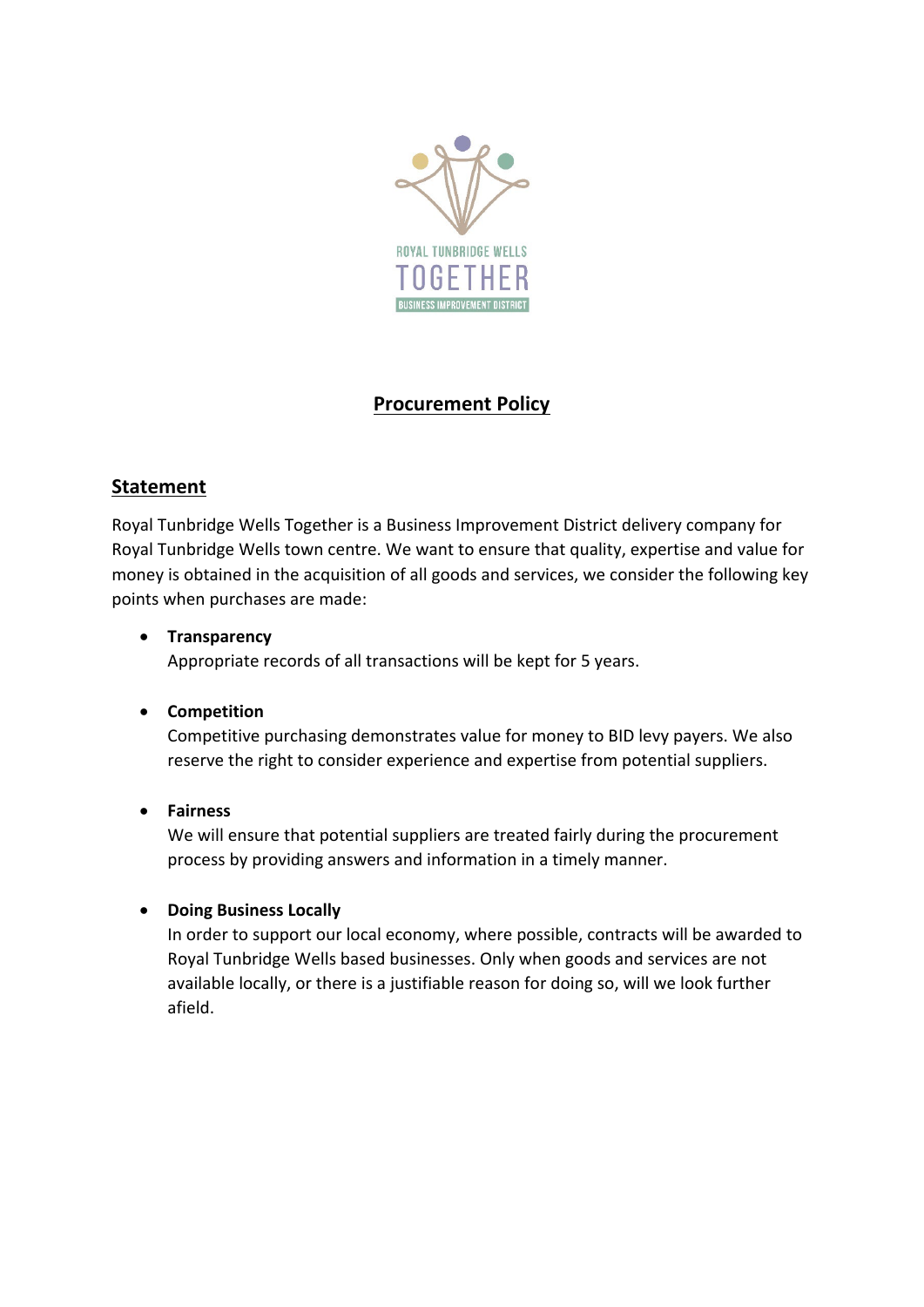# **Purchasing Thresholds**

Royal Tunbridge Wells Together purchases will be undertaken based on the following order/contract spend:

**Low value:** up to £3000 for a single transaction

The receipt of a single quotation confirmed in writing wherever possible.

A low value order can be paid for with company debit card and can be authorised by the BID Manager/Director.

#### **Medium value:** from £3000 to £10,000

A minimum of 2 quotes will be sought when possible or appropriate, or a supplier justification form completed when a choice of supplier is clear without a tender process.

A medium value order must be authorised by a minimum of two Board members.

#### **High value**: exceeding a value of £10,000

High value purchases will be made on a competitive basis when possible and appropriate.

Competitive quotations from three suppliers will be sought. Suppliers will be requested to submit written quotations. The successful supplier must be authorised by at least three Board Members.

### **Tender Process for medium/high value purchases**

- A written request for estimates will be issued by us
- Send out the specification to interested parties / approach relevant services with full information of how to submit a tender
- Shortlist if necessary
- Invite shortlisted supplies for interview/presentation where required
- Take up references when appropriate

In the event of a tender process not being undertaken a supplier justification form must be completed and authorised by at least three members of the Board